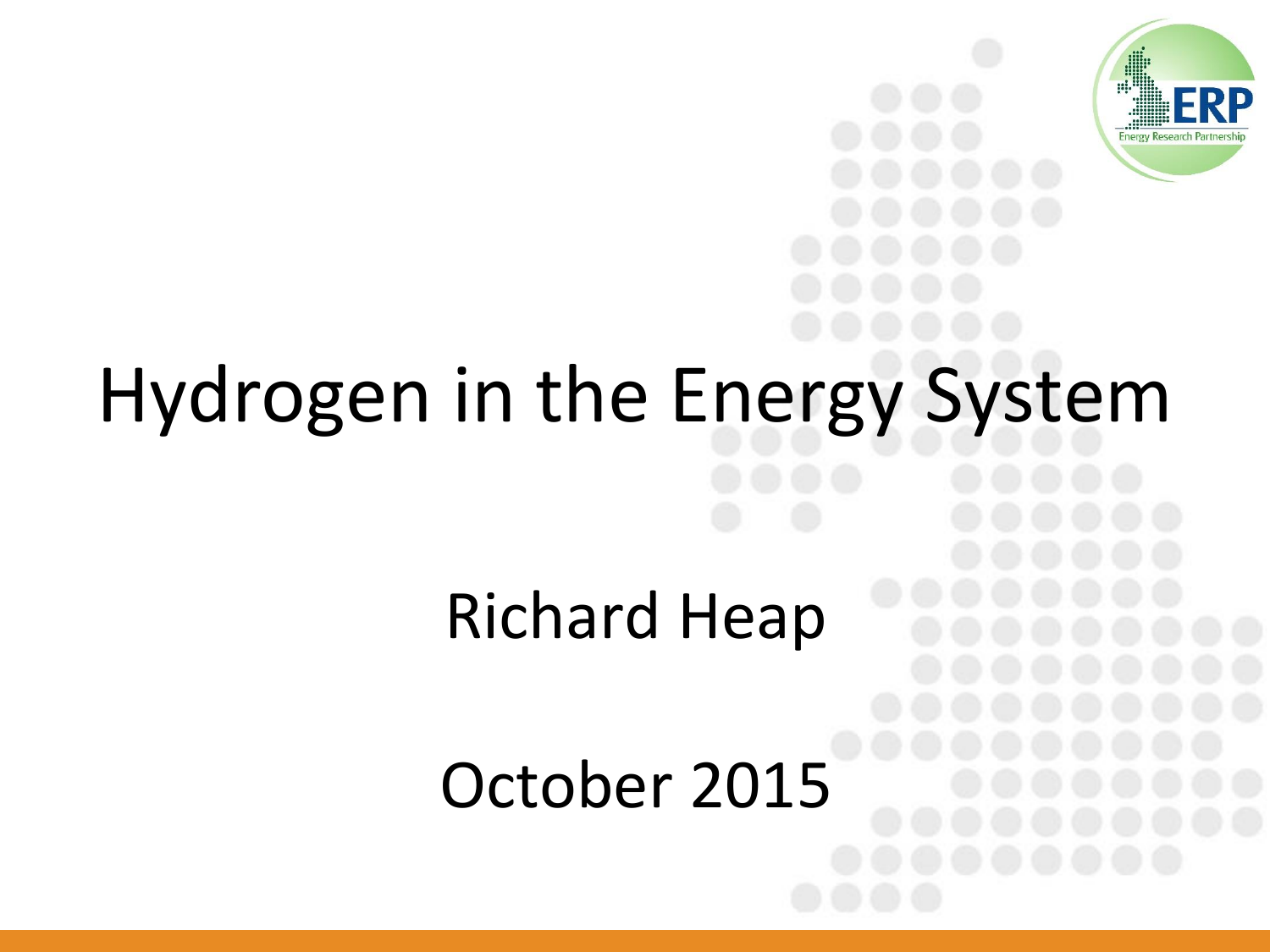

### ERP project on Hydrogen

Set out to consider the role hydrogen could play across the energy system.

- **Transport**
- Energy storage & electricity grid management
- Heat domestic and industrial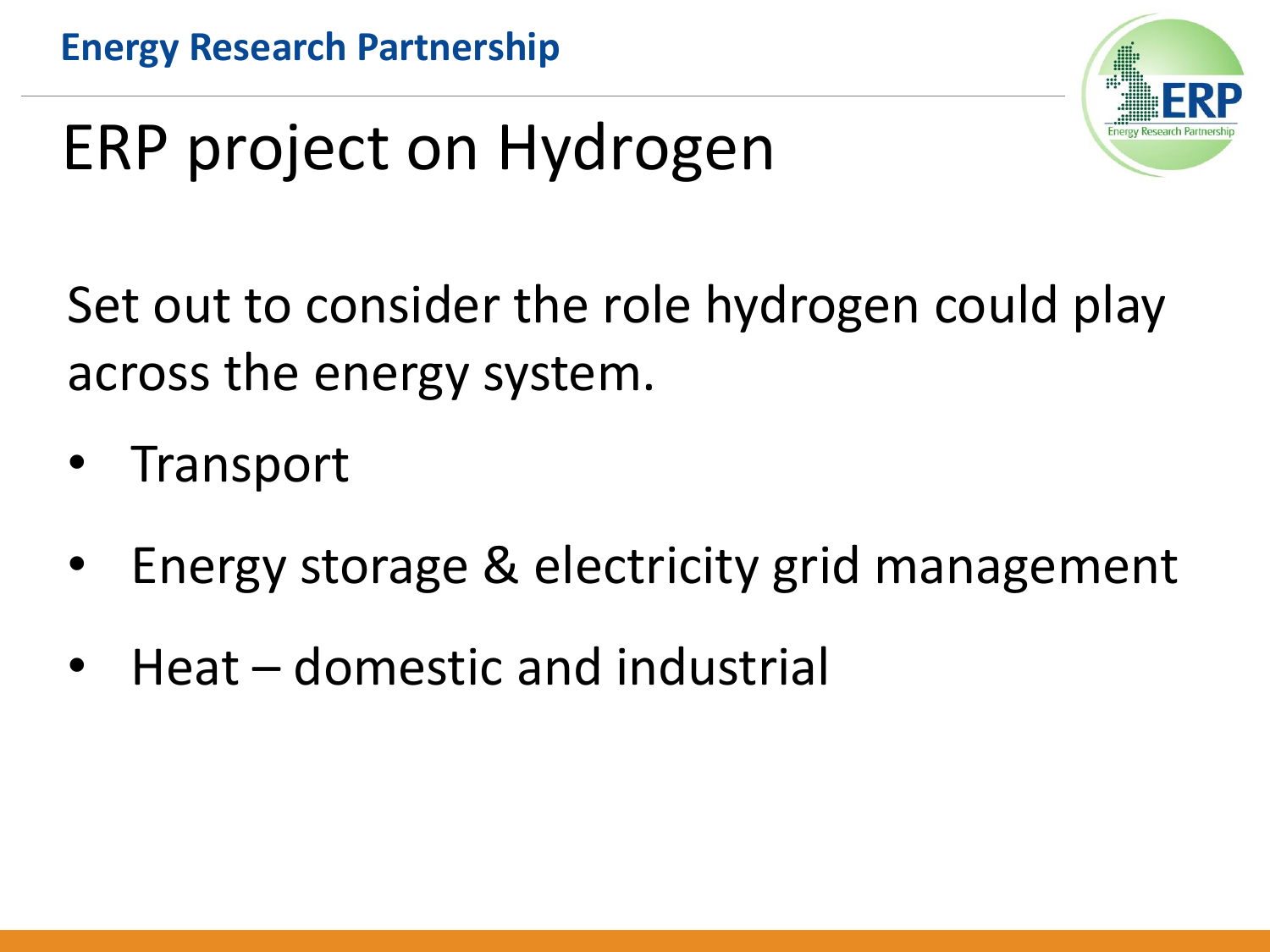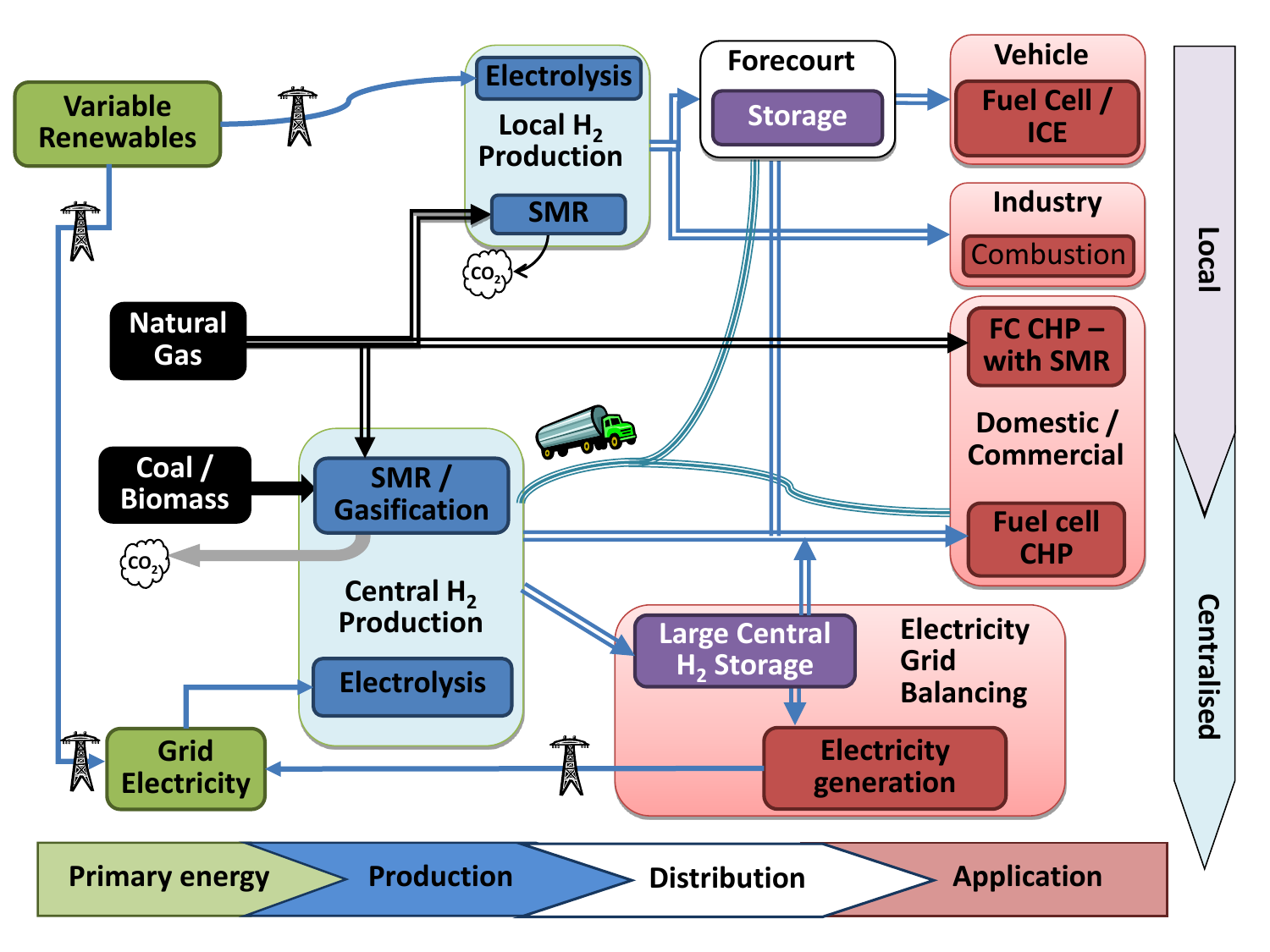#### **Energy Research Partnership**

### **Issues**



- **Benefits** 
	- Can provide various services and supply several markets.
	- Alternative to electrification.
- Volumes of hydrogen needed for each option.
- Where the primary energy will come from
	- 'surplus' electricity,
	- hydrocarbons,
	- new technologies.
- Dependencies  $-$  e.g. development of CCS
- What are the key costs?